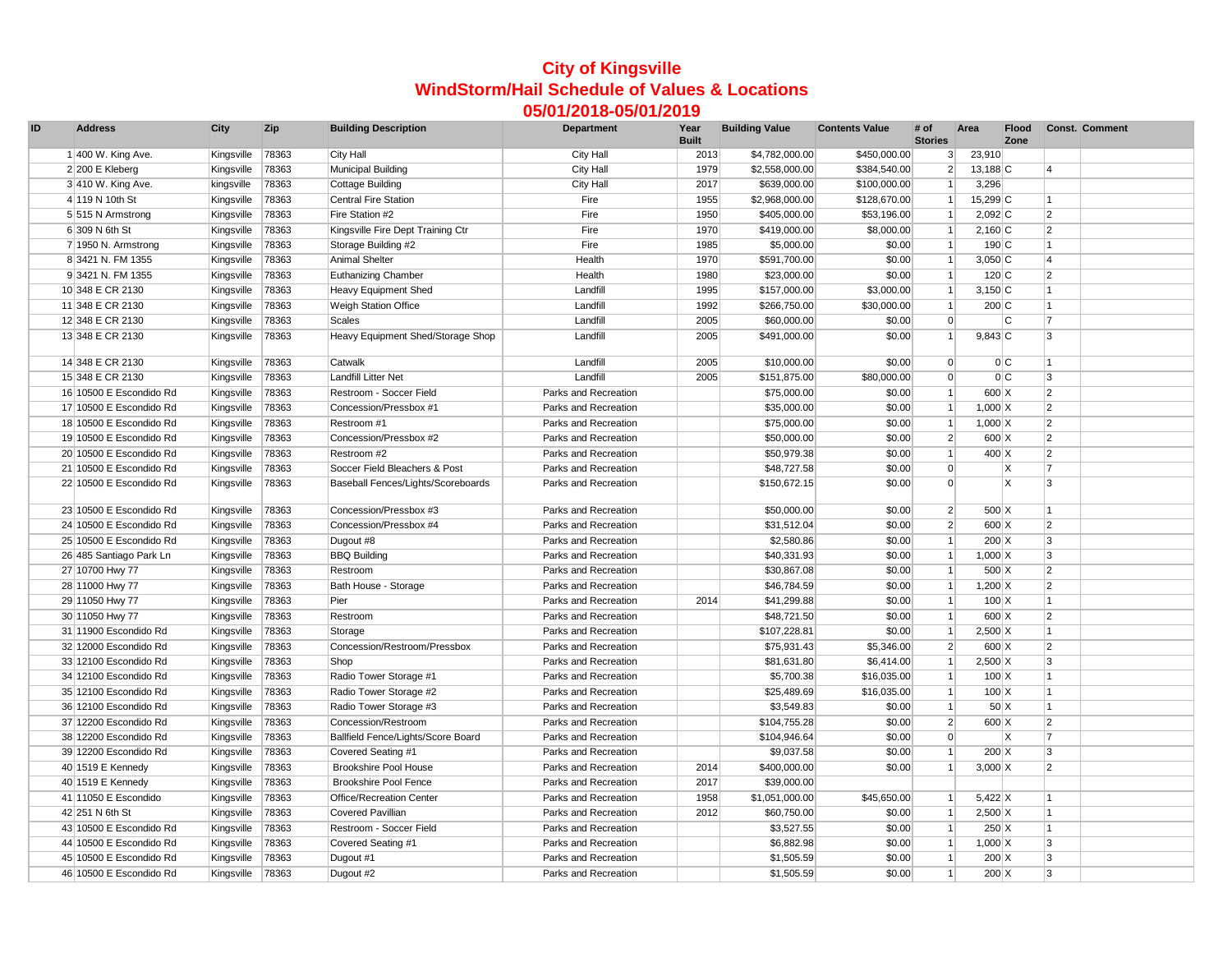| ID | <b>Address</b>          | City             | Zip   | <b>Building Description</b> | Department           | Year<br><b>Built</b> | <b>Building Value</b> | <b>Contents Value</b> | # of<br><b>Stories</b> | Area               | <b>Flood</b><br>Zone |                | <b>Const. Comment</b> |
|----|-------------------------|------------------|-------|-----------------------------|----------------------|----------------------|-----------------------|-----------------------|------------------------|--------------------|----------------------|----------------|-----------------------|
|    | 47 10500 E Escondido Rd | Kingsville       | 78363 | Covered Seating #2          | Parks and Recreation |                      | \$6,882.98            | \$0.00                | $\vert$ 1              | $1,000 \,   X$     |                      | 3              |                       |
|    | 48 10500 E Escondido Rd | Kingsville       | 78363 | Dugout #3                   | Parks and Recreation |                      | \$1,505.59            | \$0.00                | $\mathbf{1}$           | $200 \, \text{X}$  |                      | 3              |                       |
|    | 49 10500 E Escondido Rd | Kingsville       | 78363 | Covered Seating #3          | Parks and Recreation |                      | \$6,882.98            | \$0.00                | $\vert$ 1              | $1,000 \,   X$     |                      | 3              |                       |
|    | 50 10500 E Escondido Rd | Kingsville       | 78363 | Dugout #4                   | Parks and Recreation |                      | \$1.505.59            | \$0.00                | $\vert$ 1              | $200 \, \text{X}$  |                      | 3              |                       |
|    | 51 10500 E Escondido Rd | Kingsville       | 78363 | Dugout #5                   | Parks and Recreation |                      | \$1,505.59            | \$0.00                | $\vert$ 1              | $200 \, \text{X}$  |                      | 3              |                       |
|    | 52 10500 E Escondido Rd | Kingsville       | 78363 | Dugout #6                   | Parks and Recreation |                      | \$1,505.59            | \$0.00                | $\mathbf{1}$           | $200 \, \text{X}$  |                      | 3              |                       |
|    | 53 10500 E Escondido Rd | Kingsville       | 78363 | Dugout #7                   | Parks and Recreation |                      | \$2,580.86            | \$0.00                | $\vert$ 1              | $200 \, \text{X}$  |                      | 3              |                       |
|    | 54 10700 Hwy 77         | Kingsville       | 78363 | Outside Improvements        | Parks and Recreation |                      | \$11,002.84           | \$0.00                | $\overline{0}$         |                    | ΙX                   | 7              |                       |
|    | 55 10700 Hwy 77         | Kingsville       | 78363 | Pavilion #1                 | Parks and Recreation |                      | \$3,979.13            | \$0.00                | $\mathbf{1}$           | $200 \, \text{X}$  |                      | 3              |                       |
|    | 56 10700 Hwy 77         | Kingsville       | 78363 | Pavilion #2                 | Parks and Recreation |                      | \$3,979.13            | \$0.00                | $\mathbf{1}$           | $200 \, \text{X}$  |                      | 3              |                       |
|    | 57 10700 Hwy 77         | Kingsville       | 78363 | Pavilion #3                 | Parks and Recreation |                      | \$3,979.13            | \$0.00                | $\mathbf{1}$           | $200 \, \text{X}$  |                      | 3              |                       |
|    | 58 11000 Hwy 77         | Kingsville       | 78363 | Pavilion #1                 | Parks and Recreation |                      | \$5,484.71            | \$0.00                | $\vert$ 1              | $200 \, \text{X}$  |                      | 3              |                       |
|    | 59 11000 Hwy 77         | Kingsville       | 78363 | Pavilion #2                 | Parks and Recreation |                      | \$5,484.71            | \$0.00                | 1                      | $200 \, \text{X}$  |                      | 3              |                       |
|    | 60 11000 Hwy 77         | Kingsville       | 78363 | Site Improvements           | Parks and Recreation |                      | \$6,345.34            | \$0.00                | $\overline{0}$         |                    | X                    | 7              |                       |
|    | 61 11050 Hwy 77         | Kingsville       | 78363 | Pavilion #1                 | Parks and Recreation |                      | \$6,345.34            | \$0.00                |                        | $250 \text{ X}$    |                      | 3              |                       |
|    | 62 11050 Hwy 77         | Kingsville       | 78363 | Pavilion #2                 | Parks and Recreation |                      | \$6,345.34            | \$0.00                | 1 <sup>1</sup>         | $250 \text{ X}$    |                      | 3              |                       |
|    | 63 11050 Hwy 77         | Kingsville       | 78363 | Pavilion #3                 | Parks and Recreation |                      | \$6,345.34            | \$0.00                | $\mathbf{1}$           | $250 \text{ X}$    |                      | 3              |                       |
|    | 64 11050 Hwy 77         | Kingsville       | 78363 | Pavilion #4                 | Parks and Recreation |                      | \$6,345.34            | \$0.00                | 1 <sup>1</sup>         | $250$ X            |                      | 3              |                       |
|    | 65 11050 Hwy 77         | Kingsville       | 78363 | Pavilion #5                 | Parks and Recreation |                      | \$7,205.96            | \$0.00                | $\mathbf{1}$           | 700 X              |                      | 3              |                       |
|    | 66 11050 Hwy 77         | Kingsville       | 78363 | Site Improvements           | Parks and Recreation |                      | \$46,481.85           | \$0.00                | $\overline{0}$         |                    | ΙX                   | 7              |                       |
|    | 67 12000 Escondido Rd   | Kingsville       | 78363 | Dugout #1                   | Parks and Recreation |                      | \$1,613.93            | \$0.00                | $\mathbf{1}$           | $200 \, \text{X}$  |                      | 3              |                       |
|    | 68 12000 Escondido Rd   | Kingsville       | 78363 | Covered Seating #1          | Parks and Recreation |                      | \$1,935.90            | \$0.00                | $\mathbf{1}$           | $200 \, \text{X}$  |                      | 3              |                       |
|    | 69 1200 Escondido Rd    | Kingsville       | 78363 | Covered Seating #2          | Parks and Recreation |                      | \$1,935.90            | \$0.00                | $\mathbf{1}$           | $200 \, \text{X}$  |                      | 3              |                       |
|    | 70 12000 Escondido Rd   | Kingsville       | 78363 | Dugout #2                   | Parks and Recreation |                      | \$1,613.93            | \$0.00                | 1 <sup>1</sup>         | $200 \, \text{X}$  |                      | 3              |                       |
|    | 71 12000 Escondido Rd   | Kingsville       | 78363 | Site Improvements           | Parks and Recreation |                      | \$148,987.35          | \$0.00                | $\overline{0}$         |                    | X                    | 7              |                       |
|    | 72 12000 Escondido Rd   | Kingsville       | 78363 | Dugout #3                   | Parks and Recreation |                      | \$1,613.93            | \$0.00                | $\mathbf{1}$           | $200 \, \text{X}$  |                      | 3              |                       |
|    | 73 12000 Escondido Rd   | Kingsville       | 78363 | Covered Seating #3          | Parks and Recreation |                      | \$2,903.85            | \$0.00                | $\mathbf{1}$           | $200 \, \text{X}$  |                      | 3              |                       |
|    | 74 12000 Escondido Rd   | Kingsville       | 78363 | Covered Seating #4          | Parks and Recreation |                      | \$1,827.56            | \$0.00                | $\vert$ 1              | $200 \, \text{X}$  |                      | 3              |                       |
|    | 75 12000 Escondido Rd   | Kingsville       | 78363 | Dugout #5                   | Parks and Recreation |                      | \$1,613.93            | \$0.00                | $\vert$ 1              | $200 \, \text{X}$  |                      | 3              |                       |
|    | 76 12000 Escondido Rd   | Kingsville       | 78363 | Dugout #6                   | Parks and Recreation |                      | \$1,613.93            | \$0.00                | $\mathbf{1}$           | $200 \, \text{X}$  |                      | 3              |                       |
|    | 77 12100 Escondido Rd   | Kingsville       | 78363 | Shop                        | Parks and Recreation |                      | \$81,631.80           | \$6,414.00            | $\mathbf{1}$           | $2,500 \,   X$     |                      | 1              |                       |
|    | 78 12100 Escondido Rd   | Kingsville       | 78363 | Site Improvement            | Parks and Recreation |                      | \$13,584.71           | \$0.00                | $\overline{0}$         |                    | X                    | 17             |                       |
|    | 79 12200 Escondido Rd   | Kingsville       | 78363 | Dugout #1                   | Parks and Recreation |                      | \$4,839.75            | \$0.00                | $\vert$ 1              | $200 \, \text{X}$  |                      | 3              |                       |
|    | 80 12200 Escondido Rd   | Kingsville       | 78363 | Dugout #2                   | Parks and Recreation |                      | \$4,839.75            | \$0.00                | $\vert$ 1              | $200 \, \text{X}$  |                      | 3              |                       |
|    | 81 12200 Escondido Rd   | Kingsville       | 78363 | Dugout #3                   | Parks and Recreation |                      | \$1,505.59            | \$0.00                | $\mathbf{1}$           | $200 \, \text{X}$  |                      | $\overline{7}$ |                       |
|    | 82 12200 Escondido Rd   | Kingsville       | 78363 | Dugout #4                   | Parks and Recreation |                      | \$1,505.59            | \$0.00                | $\mathbf{1}$           | $200 \, \text{X}$  |                      | 3              |                       |
|    | 83 12200 Escondido Rd   | Kingsville       | 78363 | Covered Seating #2          | Parks and Recreation |                      | \$3,764.48            | \$0.00                | 1                      | $200 \, \text{X}$  |                      | 3              |                       |
|    | 84 12200 Escondido Rd   | Kingsville       | 78363 | Storage                     | Parks and Recreation |                      | \$2,688.19            | \$0.00                | $\vert$ 1              | $200 \, \text{X}$  |                      | 1              |                       |
|    | 85 12200 Escondido Rd   | Kingsville       | 78363 | Dugout #5                   | Parks and Recreation |                      | \$1,505.59            | \$0.00                | 1 <sup>1</sup>         | $200 \, \text{X}$  |                      | 3              |                       |
|    | 86 12200 Escondido Rd   | Kingsville       | 78363 | Pressbox                    | Parks and Recreation |                      | \$2,796.53            | \$0.00                | 1 <sup>1</sup>         | $200 \, \text{X}$  |                      | 11.            |                       |
|    | 87 12200 Escondido Rd   | Kingsville       | 78363 | Dugout #6                   | Parks and Recreation |                      | \$1,505.59            | \$0.00                | 1                      | $200 \, \text{X}$  |                      | 3              |                       |
|    | 88 1519 E Kennedy       | Kingsville       | 78363 | Shed                        | Parks and Recreation |                      | \$6,130.69            | \$0.00                | 1 <sup>1</sup>         | $200 \, \text{X}$  |                      | 2              |                       |
|    | 89 1519 E Kennedy       | Kingsville       | 78363 | Pavilion #1                 | Parks and Recreation |                      | \$4,732.43            | \$0.00                |                        | $250$ X            |                      | 1              |                       |
|    | 90 1519 E Kennedy       | Kingsville       | 78363 | Pavilion #2                 | Parks and Recreation |                      | \$4,732.43            | \$0.00                |                        | $250$ X            |                      | 1              |                       |
|    | 91 1519 E Kennedy       | Kingsville 78363 |       | Pavilion #3                 | Parks and Recreation |                      | \$9,356.51            | \$0.00                |                        | $500 \, \text{X}$  |                      |                |                       |
|    | 92 1519 E Kennedy       | Kingsville 78363 |       | Fence                       | Parks and Recreation |                      | \$7,971.41            | \$0.00                | 0                      |                    | $\mathsf{X}$         | 3              |                       |
|    | 93 2522 E Escondido     | Kingsville       | 78363 | Golf Clubhouse              | Parks and Recreation | 2014                 | \$1,131,000.00        | \$75,000.00           |                        | $5,835$ X          |                      | $\overline{2}$ |                       |
|    | 94 2522 E Escondido     | Kingsville       | 78363 | Golf Cart Shop              | Parks and Recreation | 2014                 | \$294,637.50          | \$805,000.00          |                        | $7,500 \, \vert X$ |                      | 3              |                       |
|    | 95 202A W Lee           | Kingsville       | 78363 | <b>Recycling Center</b>     | Planning             | 1935                 | \$803,000.00          | \$30,000.00           | $\vert$ 1              | $4,144$ A4         |                      | $\overline{2}$ |                       |
|    | 96 202B W Lee           | Kingsville       | 78363 | <b>Recycling Center</b>     | Planning             | 1985                 | \$133,000.00          | \$37,375.00           | 1                      | 2,660 A4           |                      | 3              |                       |
|    | 97 110 W Kleberg        | Kingsville       | 78363 | Bandstand (Pavilion)        | Planning             | 2004                 | \$25,312.50           | \$0.00                | $\vert$ 1              | 300 C              |                      | $\vert$ 1      |                       |
|    | 98 202 W Lee            | Kingsville       | 78363 | Shelter                     | Planning             | 1985                 | \$1,721.25            | \$0.00                | 1                      |                    | 600 A4               | 3              |                       |
|    | 99 500 E Trant Rd       | Kingsville 78363 |       | <b>Stationary Siren</b>     | Police               | 1998                 | \$16,233.41           | \$0.00                | $\overline{0}$         |                    | 0C                   | 3              |                       |
|    |                         |                  |       |                             |                      |                      |                       |                       |                        |                    |                      |                |                       |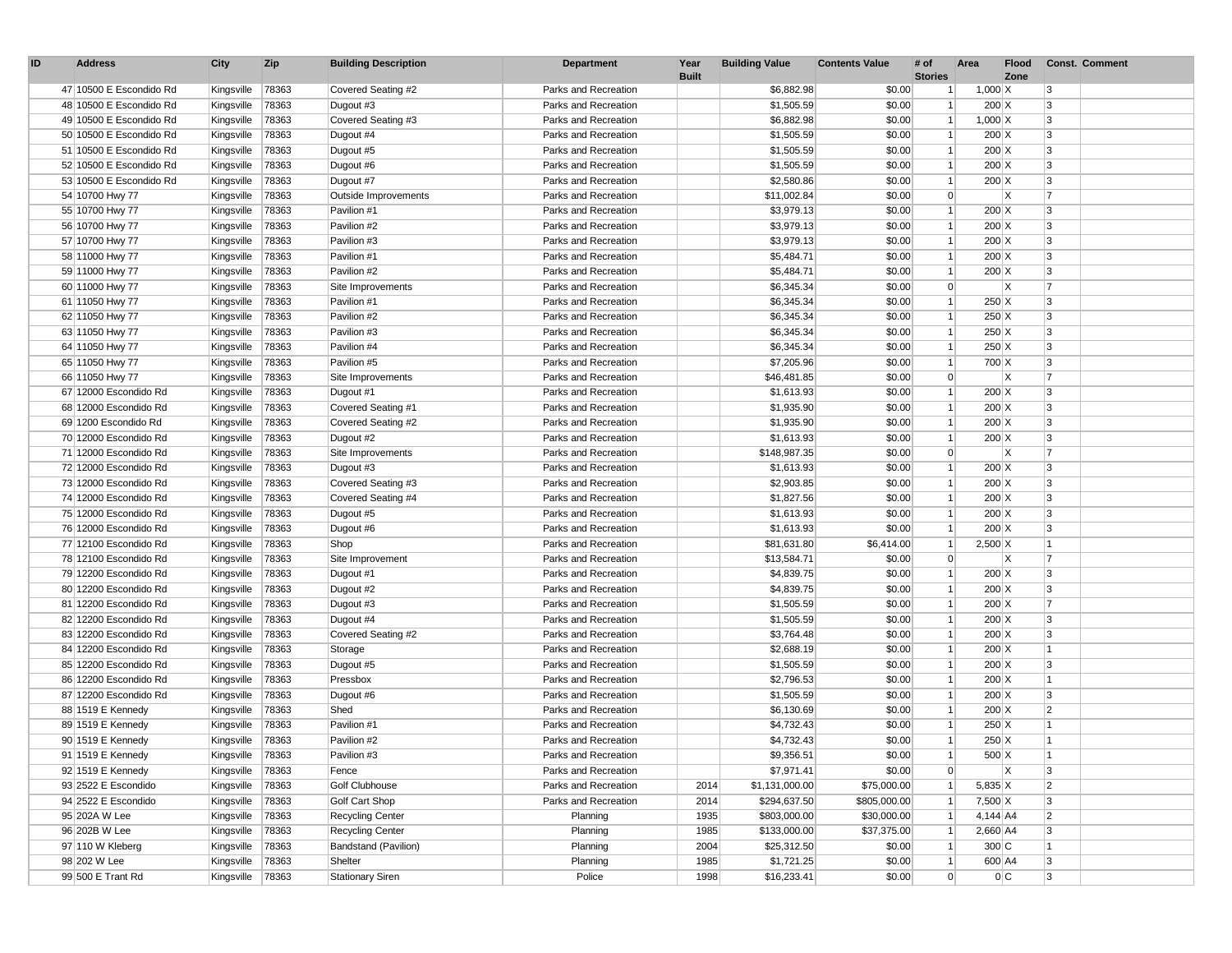| ID | <b>Address</b>                                   | City                     | <b>Zip</b>     | <b>Building Description</b>                                | Department          | Year<br><b>Built</b> | <b>Building Value</b> | <b>Contents Value</b>  | # of<br><b>Stories</b> | Area        | Flood<br>Zone  |                | <b>Const. Comment</b> |
|----|--------------------------------------------------|--------------------------|----------------|------------------------------------------------------------|---------------------|----------------------|-----------------------|------------------------|------------------------|-------------|----------------|----------------|-----------------------|
|    | 100 17th & Lee                                   | Kingsville               | 78363          | <b>Stationary Siren</b>                                    | Police              | 1998                 | \$16,233.41           | \$0.00                 | $\overline{0}$         |             | 0 A4           | 3              |                       |
|    | 101 Kenedy & Armstrong                           | Kingsville               | 78363          | <b>Stationary Siren</b>                                    | Police              | 1998                 | \$16,233.41           | \$0.00                 | $\Omega$               |             | 0C             | 3              |                       |
|    | 102 1700 E King Ave                              | Kingsville               | 78363          | Law Enforcement Center                                     | Police              | 1998                 | \$2,118,000.00        | \$1,545,000.00         | 1                      | 11,282 C    |                | $\overline{4}$ |                       |
|    | 103 17th & Lee                                   | Kingsville               | 78363          | Generator 275kw (S#2307588)                                | Police              | 2010                 | \$57,484.69           | \$0.00                 | $\Omega$               |             | $0$ A4         | 7              |                       |
|    | 104 1700 E King                                  |                          | 78363          | Storm Sentry Monitor System                                | Police              |                      | \$18,225.00           | \$0.00                 | $\Omega$               |             | C              | 7              |                       |
|    | 105 12100 Escondido Rd                           | Kingsville               | 78363          | Radio Tower #2                                             | Police              |                      | \$250,386.19          | \$0.00                 | $\Omega$               |             | X.             | 3              |                       |
|    |                                                  | Kingsville               |                | Radio Tower #2                                             | Police              |                      | \$170,972.78          |                        | $\overline{0}$         |             | ΙX             | 3              |                       |
|    | 106 12100 Escondido Rd<br>107 501 E Escondido Rd | Kingsville               | 78363<br>78363 | 800mz Equipment Building                                   | Police              | 2002                 | \$36,652.50           | \$0.00<br>\$312,000.00 | 1 <sup>1</sup>         | $192$ C     |                | 4              |                       |
|    | 108 1300 E Corral                                | Kingsville<br>Kingsville | 78363          | Public Works Dept                                          | Public Works        | 1972                 | \$1,834,000.00        | \$186,247.00           | $\overline{2}$         | 18,344 C    |                | $\overline{1}$ |                       |
|    | 109 1300 E Corral                                | Kingsville               | 78363          | <b>Equipment Shed</b>                                      | Public Works        | 2005                 | \$917,000.00          | \$0.00                 |                        | $20,064$ C  |                | 3              |                       |
|    | 110 1300 E Corral                                | Kingsville               | 78363          | Storage Shed                                               | <b>Public Works</b> | 2012                 | \$40,000.00           | \$2,000.00             | $\mathbf{1}$           | 800 C       |                | 3              |                       |
|    | 111 various locations                            | Kingsville               | 78363          | Wastequip Dumpsters (600 Units)                            | Sanitation          | 2012                 | \$331,087.50          | \$0.00                 | $\overline{0}$         |             | lC.            | $\overline{7}$ |                       |
|    | 112 701 N 6th St                                 |                          | 78363          | Signal Lights & Control Box                                | Street              | 2008                 | \$50,827.50           | \$0.00                 | $\overline{0}$         |             | 0C             | 3              |                       |
|    | 113 702 N Armstrong                              | Kingsville               | 78363          | Signal Lights & Control Box                                | <b>Street</b>       | 2008                 | \$50,827.50           | \$0.00                 | $\Omega$               |             | 0 C            | 3              |                       |
|    | 114 103 E Kleberg Ave                            | Kingsville               | 78363          |                                                            | Street              | 2008                 | \$50,827.50           | \$0.00                 | $\Omega$               |             | 0C             | 3              |                       |
|    | 115 230 S 6th St                                 | Kingsville               | 78363          | Signal Lights & Control Box<br>Signal Lights & Control Box | Street              | 2008                 | \$50,827.50           | \$0.00                 | $\Omega$               |             | 0C             | 3              |                       |
|    |                                                  | Kingsville               |                |                                                            |                     | 2002                 | \$46,575.00           | \$0.00                 | $\Omega$               |             | lC.            | $\overline{7}$ |                       |
|    | 116 various locations                            | Kingsville               | 78363          | Londonderry Series Light (20)                              | <b>Street</b>       | 2007                 |                       |                        | 1                      |             |                | $\overline{2}$ |                       |
|    | 117 104 E Kleberg                                | Kingsville               | 78363          | <b>Train Depot</b>                                         | Tourism             |                      | \$353,000.00          | \$75,000.00            |                        | 1,768 $C$   |                |                |                       |
|    | 118 1501 N Hwy 77                                | Kingsville               | 78363          | <b>Tourism Office</b>                                      | Tourism             | 1988                 | \$321,000.00          | \$50,000.00            | 1                      | $2,143$ C   |                | $\overline{1}$ |                       |
|    | 119 510 E Escondido                              | Kingsville               | 78363          | JK Northway Expo Center                                    | Tourism             | 1972                 | \$4,726,000.00        | \$0.00                 | 1 <sup>1</sup>         | 57,260 X    |                | 3              |                       |
|    | 120 2801 E Santa Gertrudis Dr                    | Kingsville               | 78363          | Grit Box To 3GPM Sewer Plant                               | Waste Water         | 1979                 | \$13,061.25           | \$75,000.00            | $\Omega$<br>$\Omega$   |             | 0C             | 4              |                       |
|    | 121 2801 E Santa Gertrudis                       | Kingsville               | 78363          | N Plant Sewer Treatment                                    | Waste Water         | 1979                 | \$3,189,397.28        | \$250,000.00           |                        |             | 0 C            | 5              |                       |
|    | 122 1100 E FM 1717                               | Kingsville               | 78363          | Cyclone Replace For 1GPM Sewer                             | Waste Water         | 1979                 | \$5,326.76            | \$0.00                 | $\Omega$               |             | 0C             |                |                       |
|    | 123 20000 FM 1717                                | Kingsville               | 78363          | S Plant Sewer Pump Station                                 | Waste Water         | 1979                 | \$8,606.25            | \$150,000.00           | 1                      | 144C        |                | $\overline{4}$ |                       |
|    | 124 20000 FM 1717                                | Kingsville               | 78363          | S Plant Sewer Treatment                                    | Waste Water         | 1979                 | \$1,694,449.13        | \$250,000.00           | $\Omega$               |             | 0 C            | 5              |                       |
|    | 125 20000 FM 1717                                | Kingsville               | 78363          | S Plant UV Shed                                            | Waste Water         | 1985                 | \$12,251.25           | \$350,000.00           | 1                      | 984 C       |                | 3              |                       |
|    | 126 20000 FM 1717                                | Kingsville               | 78363          | S Plant Blower Building                                    | Waste Water         | 1988                 | \$135,450.00          | \$550,000.00           |                        | $903$ C     |                | 3              |                       |
|    | 127 2801 E Santa Gertrudis Dr                    | Kingsville               | 78363          | N Plant UV Shed                                            | Waste Water         | 1990                 | \$72,000.00           | \$700,000.00           | 1 <sup>1</sup>         | 1,456 $C$   |                | 3              |                       |
|    | 128 2801 E Santa Gertrudis Dr                    | Kingsville               | 78363          | N Plant Blower Building                                    | Waste Water         | 1965                 | \$162,000.00          | \$1,100,000.00         | $\mathbf{1}$           | 1,080 $C$   |                | $\overline{4}$ |                       |
|    | 129 2801 E Santa Gertrudis Dr                    | Kingsville               | 78363          | Office/Break Room                                          | Waste Water         | 1965                 | \$162,000.00          | \$35,000.00            | $\mathbf{1}$           | 1,085 $ C $ |                | $\overline{2}$ |                       |
|    | 130 2801 E Santa Gertrudis Dr                    | Kingsville               | 78363          | N Plant Chemical Storage Bldg                              | Waste Water         | 1970                 | \$12,000.00           | \$10,000.00            | 1                      | $216$ C     |                | $\overline{2}$ |                       |
|    | 131 2801 E Santa Gertrudis Dr                    | Kingsville               | 78363          | N Plant Employee Break Room                                | Waste Water         | 1965                 | \$33,000.00           | \$1,000.00             | $\mathbf{1}$           | $224$ C     |                | $\overline{2}$ |                       |
|    | 132 1300 E Corral                                | Kingsville               | 78363          | Equipment Storage/North                                    | Waste Water         | 1992                 | \$125,000.00          | \$0.00                 | $\mathbf{1}$           | $2,562$ C   |                | 3              |                       |
|    | 133 1300 E Corral                                | Kingsville               | 78363          | Equipment Storage/South                                    | Waste Water         | 2000                 | \$369,000.00          | \$0.00                 | 1                      | 7,395 C     |                | 3              |                       |
|    | 134 17th & Lee                                   | Kingsville               | 78363          | <b>Lift Station Building</b>                               | Waste Water         | 2008                 | \$50,000.00           | \$0.00                 | $\mathbf{1}$           |             | 783 A4         | 7              |                       |
|    | 135 Trant Rd                                     | Kingsville               | 78363          | <b>Lift Station Building</b>                               | Waste Water         | 2008                 | \$2,000.00            | \$0.00                 | $\vert$ 1              | 195C        |                | 7              |                       |
|    | 136 2.5 Miles East on 1717 off<br>Hwy 77         | Kingsville               | 78363          | Generator 275kw                                            | Waste Water         | 2010                 | \$57,484.69           | \$0.00                 | $\overline{0}$         |             | 0 C            | $\overline{7}$ |                       |
|    | 137 North Plant                                  | Kingsville               | 78363          | Generator 800kw                                            | Waste Water         |                      | \$151,875.00          | \$0.00                 | $\overline{0}$         |             | C              | 7              |                       |
|    | 138 FM 1717                                      | Kingsville               | 78363          | Generator 150kw                                            | Waste Water         |                      | \$75,937.50           | \$0.00                 | $\Omega$               |             | lc.            | 7              |                       |
|    | 139 20000 FM 1717                                | Kingsville               | 78363          | S Plant Portable Office Bldg                               | Waste Water         | 1979                 | \$10,000.00           | \$1,000.00             | $\mathbf{1}$           | 260 C       |                | $\overline{1}$ |                       |
|    | 140 20000 FM 1717                                | Kingsville               | 78363          | Portable Office/Equip Bldg                                 | Waste Water         | 1990                 | \$10,000.00           | \$1,000.00             | $\mathbf{1}$           | 350 C       |                | 11             |                       |
|    | 141 611 Santiago Park Ln                         | Kingsville               | 78363          | Maintenance Bldg/Lift Station/Storage                      | Waste Water         | 1980                 | \$10,000.00           | \$15,000.00            |                        | 1,323 C     |                | 3              |                       |
|    | 142 2801 E Santa Gertrudis Dr                    | Kingsville               | 78363          | Lab/Office                                                 | Waste Water         | 2008                 | \$15,000.00           | \$80,000.00            | $\mathbf{1}$           | $1,359$ C   |                | $\overline{4}$ |                       |
|    | 143 1100 E FM 1717                               | Kingsville               | 78363          | <b>Lift Station</b>                                        | Waste Water         | 1979                 | \$66,150.00           | \$20,000.00            | $\overline{0}$         |             | C              | 17             |                       |
|    | 144 Sage & Hwy 77                                | Kingsville               | 78363          | Lift Station                                               | Waste Water         | 2000                 | \$263,000.00          | \$25,000.00            | $\overline{0}$         |             | C.             | 7              |                       |
|    | 145 2612 S Hwy 77                                | Kingsville               | 78363          | <b>Lift Station</b>                                        | Waste Water         | 2000                 | \$40,450.00           | \$30,000.00            | $\overline{0}$         |             | C.             | 7              |                       |
|    | 146 Farm Rd 3320                                 | Kingsville               | 78363          | <b>Lift Station</b>                                        | Waste Water         | 2000                 | \$8,000.00            | \$30,000.00            | $\overline{0}$         |             | $\overline{c}$ | 7              |                       |
|    | 147 May St                                       | Kingsville               | 78363          | <b>Lift Station</b>                                        | Waste Water         | 2000                 | \$10,500.00           | \$30,000.00            | $\Omega$               |             | C              | 7              |                       |
|    | 148 South Creek Subdivision                      | Kingsville               | 78363          | <b>Lift Station</b>                                        | Waste Water         | 2000                 | \$10,500.00           | \$30,000.00            | $\overline{0}$         |             | C.             | 7              |                       |
|    | 149 Carlos Truan                                 | Kingsville               | 78363          | <b>Lift Station</b>                                        | Waste Water         | 2000                 | \$10,500.00           | \$30,000.00            | $\overline{0}$         |             | C.             | $\overline{7}$ |                       |
|    | 150 2801 E Santa Gertrudis Dr                    | Kingsville               | 78363          | Polymer Building                                           | Waste Water         | 2008                 | \$10,500.00           | \$70,000.00            | 1                      |             | 36 C           | $\overline{1}$ |                       |
|    | 151 2801 E Santa Gertrudis Dr                    | Kingsville 78363         |                | (6) Aluminum Lighting Poles                                | Waste Water         | 1980                 | \$10,500.00           | \$0.00                 | $\overline{0}$         |             | C.             | 3              |                       |
|    |                                                  |                          |                |                                                            |                     |                      |                       |                        |                        |             |                |                |                       |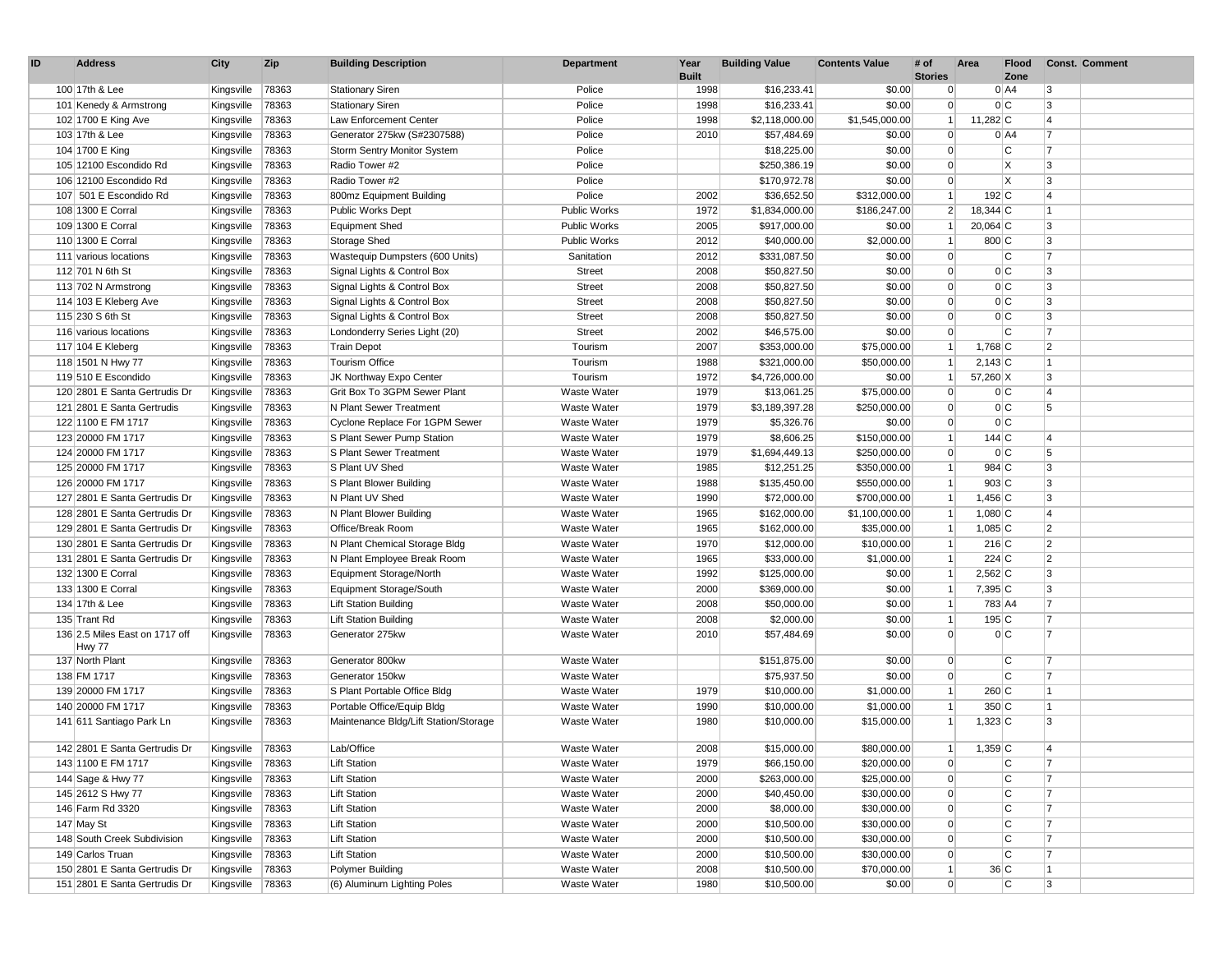| ID | <b>Address</b>                                     | City       | Zip            | <b>Building Description</b>                               | Department                                         | Year<br><b>Built</b> | <b>Building Value</b>        | <b>Contents Value</b> | # of<br><b>Stories</b>      | Area               | <b>Flood</b><br>Zone |                              | <b>Const. Comment</b> |
|----|----------------------------------------------------|------------|----------------|-----------------------------------------------------------|----------------------------------------------------|----------------------|------------------------------|-----------------------|-----------------------------|--------------------|----------------------|------------------------------|-----------------------|
|    | 152 1200 E General Cavazos<br>Blvd (Well #20)      | Kingsville | 78363          | Morgan Tool Shed                                          | <b>Water Production</b>                            | 2010                 | \$75,500.00                  | \$0.00                |                             | 336 C              |                      | 1                            |                       |
|    | 153 5th And Ave C                                  | Kingsville | 78363          | Pump House/Water<br>Well/Telemetry/Chlorina               | <b>Water Production</b>                            | 1996                 | \$50,000.00                  | \$280,400.00          | $\overline{1}$              | 324 A4             |                      | $\overline{4}$               |                       |
|    | 154 5th And Ave C                                  | Kingsville | 78363          | 84K gal Ground Storage Tank (Well<br>22)                  | <b>Water Production</b>                            | 2015                 | \$12,000.00                  | \$0.00                | $\overline{0}$              |                    | $0$ A4               | 3                            |                       |
|    | 155 Kenedy and Armstrong                           | Kingsville | 78363          | 500k gal Elevated Tank/Telemetry                          | <b>Water Production</b>                            | 1956                 | \$300,000.00                 | \$9,000.00            | $\overline{0}$              |                    | 0C                   | 3                            |                       |
|    | 156 12th & Kenedy St                               | Kingsville | 78363          | 500k gal Elevated Tank/Telemetry                          | <b>Water Production</b>                            | 1956                 | \$1,511,561.25               | \$9,000.00            | $\overline{0}$              |                    | 0C                   | $\overline{3}$               |                       |
|    | 157 1100 E General Cavazos                         | Kingsville | 78363          | Pump House/Water Well/Booster<br>Pump/Telem               | <b>Water Production</b>                            | 1977                 | \$554,951.25                 | \$168,000.00          | $\vert$ 1                   | 507 C              |                      | $\Delta$                     |                       |
|    | 158 1100 E General Cavazos                         | Kingsville | 78363          | 212k gal Ground Water Tank                                | <b>Water Production</b>                            | 2002                 | \$163,620.00                 | \$0.00                | $\overline{0}$              |                    | 0C                   | 3                            |                       |
|    | 159 1100 E General Cavazos                         | Kingsville | 78363          | 1M gal Elevated Water Tank                                | <b>Water Production</b>                            | 1984                 | \$2,576,306.25               | \$0.00                | $\overline{0}$              |                    | 0C                   | 3                            |                       |
|    | 160 3rd & Caesar                                   | Kingsville | 78363          | Pump House/Water Well/Chlorinator                         | <b>Water Production</b>                            | 1994                 | \$231,440.00                 | \$303,463.00          | $\vert$ 1                   | $403 \overline{C}$ |                      | $\overline{4}$               |                       |
|    | 161 3rd & Caesar                                   | Kingsville | 78363          | 2M gal Ground Water Tank (Well 21)                        | <b>Water Production</b>                            | 1951                 | \$1,376,392.50               | \$0.00                | $\Omega$                    |                    | 0C                   | 3                            |                       |
|    | 162 6th And Henrietta                              | Kingsville | 78363          | Pump House/Water<br>Well/Telemetry/Chlorina               | <b>Water Production</b>                            | 1967                 | \$200,000.00                 | \$76,810.00           | $\vert$ 1                   | $1,350$ C          |                      | $\overline{\mathbf{A}}$      |                       |
|    | 163 6th And Henrietta                              | Kingsville | 78363          | 212k gal Ground Water Tank (Well 19)                      | <b>Water Production</b>                            | 1967                 | \$163,620.00                 | \$0.00                | $\Omega$                    |                    | 0 C                  | 3                            |                       |
|    | 164 1131 W Kenedy                                  | Kingsville | 78363          | 84k gal Ground Storage Tank                               | <b>Water Production</b>                            | 2000                 | \$75,431.25                  | \$0.00                | $\overline{0}$              |                    | 0C                   | 3                            |                       |
|    | 165 101 Sage Rd                                    | Kingsville | 78363          | Portable Enclosure/(2) Ammonia<br>Tanks                   | <b>Water Production</b>                            | 2001                 | \$2,632.50                   | \$123,483.00          | $\Omega$                    |                    | 0C                   | $\overline{7}$               |                       |
|    | 166 General Cavazos & 6th St                       | Kingsville | 78363          | 84k gal Ground Water Tank                                 | <b>Water Production</b>                            | 1975                 | \$79,481.25                  | \$0.00                | $\overline{0}$              |                    | 0C                   | 3                            |                       |
|    | 167 2602 S 6th St                                  | Kingsville | 78363          | Pumphouse/Well<br>#23/Telemetry/Chlorinator               | <b>Water Production</b>                            | 2008                 | \$601,222.50                 | \$385,000.00          | $\vert$ 1                   | $324$ C            |                      | $\overline{4}$               |                       |
|    | 168 2602 S 6th St                                  | Kingsville | 78363          | 85K gal Ground Water Tank                                 | <b>Water Production</b>                            | 2008                 | \$79,886.25                  | \$0.00                | $\overline{0}$              |                    | 0 C                  | 3                            |                       |
|    | 169 2602 S 6th St                                  | Kingsville | 78363          | Portable Polymer Building                                 | <b>Water Production</b>                            | 2008                 | \$1,721.25                   | \$0.00                | $\vert$ 1                   | 36 C               |                      | $\overline{1}$               |                       |
|    | 170 13th St & Kenedy St                            | Kingsville | 78363          | Entire Water Well #24/Telemetry                           | <b>Water Production</b>                            | 2010                 | \$138,867.00                 | \$385,000.00          | $\overline{0}$              |                    | $\overline{C}$       | $\overline{7}$               |                       |
|    | 171 13th St & Kenedy St                            | Kingsville | 78363          | 85k gal Ground Water Tank                                 | <b>Water Production</b>                            | 2010                 | \$81,506.25                  | \$0.00                | $\overline{0}$              |                    | C                    | 3                            |                       |
|    | 172 5th And Ave C                                  | Kingsville | 78363          | Fence                                                     | <b>Water Production</b>                            | 1996                 | \$5,265.00                   | \$0.00                | $\mathbf 0$                 |                    | $0$ A4               | 3                            |                       |
|    | 173 1100 E General Cavazos                         | Kingsville | 78363          | Fence                                                     | <b>Water Production</b>                            | 1977                 | \$2,961.56                   | \$0.00                | $\overline{0}$              |                    | 0C                   | 3                            |                       |
|    | 174 3rd & Caesar                                   | Kingsville | 78363          | Fence                                                     | <b>Water Production</b>                            | 1994                 | \$5,062.50                   | \$0.00                | $\overline{0}$              |                    | 0 C                  | 3                            |                       |
|    | 175 3rd & Caesar                                   | Kingsville | 78363          | Portable Building                                         | <b>Water Production</b>                            | 2001                 | \$6,885.00                   | \$25,000.00           | $\vert$ 1                   | 392 C              |                      | $\overline{1}$               |                       |
|    | 176 6th And Henrietta                              | Kingsville | 78363          | Fence                                                     | <b>Water Production</b>                            | 1967                 | \$39,000.00                  | \$0.00                | $\Omega$                    |                    | 0C                   | 3                            |                       |
|    | 177 1131 W Kenedy                                  | Kingsville | 78363          | Pump House Building                                       | <b>Water Production</b>                            | 1962                 | \$1,215.00                   | \$58,054.00           | $\vert$ 1                   | 180C               |                      | $\overline{1}$               |                       |
|    | 178 1131 W Kenedy                                  | Kingsville | 78363          | Fence                                                     | <b>Water Production</b>                            | 1962                 | \$1,986.53                   | \$0.00                | $\mathbf 0$                 |                    | 0C                   | 3                            |                       |
|    | 179 2602 S 6th St                                  | Kingsville | 78363          | Fence                                                     | <b>Water Production</b>                            | 2008                 | \$7,087.50                   | \$0.00                | $\overline{0}$              |                    | 0C                   | $\overline{3}$               |                       |
|    | 180 309 N 6th St                                   | Kingsville | 78363          | Storage Building #1                                       | <b>Water Production</b>                            | 1985                 | \$1,923.75                   | \$0.00                | $\vert$ 1                   | 160 C              |                      | $\mathbf{1}$                 |                       |
|    | 181 13th St & Kenedy St<br>182 13th St & Kenedy St | Kingsville | 78363<br>78363 | Fence                                                     | <b>Water Production</b><br><b>Water Production</b> | 2010<br>2010         | \$7,087.50<br>\$1,518.75     | \$0.00<br>\$0.00      | $\overline{0}$<br>$\vert$ 1 | 144C               | C                    | 3<br>$\overline{\mathbf{A}}$ |                       |
|    |                                                    | Kingsville |                | Polymer Building                                          |                                                    |                      |                              |                       |                             |                    |                      |                              |                       |
|    |                                                    |            |                | <b>Business Income</b>                                    |                                                    |                      | \$250,000.00<br>\$250,000.00 |                       |                             |                    |                      |                              |                       |
|    |                                                    |            |                | <b>Extra Expense</b><br><b>Outdoor Trees &amp; Shrubs</b> |                                                    |                      | \$250,000.00                 |                       |                             |                    |                      |                              |                       |
|    |                                                    |            |                | <b>Traffic Signals-various locations</b>                  |                                                    |                      | \$250,000.00                 |                       |                             |                    |                      |                              |                       |
|    |                                                    |            |                |                                                           |                                                    |                      |                              |                       |                             |                    |                      |                              |                       |
|    |                                                    |            |                | <b>IT Assets</b>                                          |                                                    |                      | \$1,231,680.00               | \$10,107,132.00       |                             |                    |                      |                              |                       |
|    |                                                    |            |                |                                                           |                                                    |                      | \$48,102,506.57              | \$10,107,132.00       |                             |                    |                      |                              |                       |